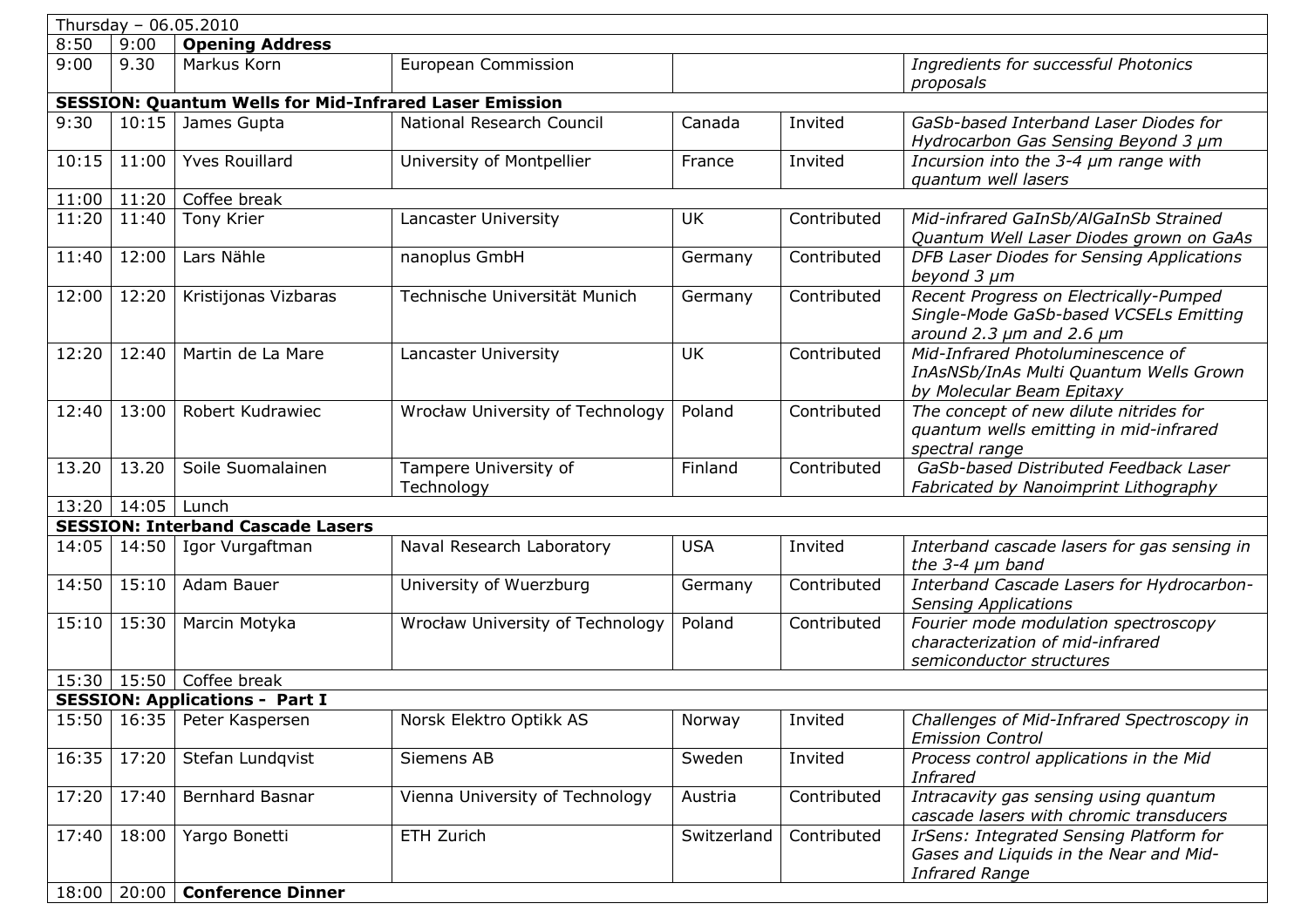|                                        | Friday - 07.05.2010 |                                        |                                             |            |             |                                                                                                                              |  |  |  |
|----------------------------------------|---------------------|----------------------------------------|---------------------------------------------|------------|-------------|------------------------------------------------------------------------------------------------------------------------------|--|--|--|
| <b>SESSION: Quantum Cascade Lasers</b> |                     |                                        |                                             |            |             |                                                                                                                              |  |  |  |
| 9:00                                   | 9:45                | Carlo Sirtori                          | Université Denis Diderot, Paris             | France     | Invited     | Quantum cascade lasers: a unifying concept for laser<br>action in the 3 to 300 µm wavelength range                           |  |  |  |
| 9:45                                   | 10:30               | Ted<br>Masselink                       | The Humboldt University of Berlin           | Germany    | Invited     | Short-wavelength InP-based QCLs                                                                                              |  |  |  |
| 10:30                                  | 12:00               | <b>Coffee and Poster Session</b>       |                                             |            |             |                                                                                                                              |  |  |  |
| 12:00                                  | 12:20               | Kamil Kosiel                           | Institute of Electron Technology,<br>Warsaw | Poland     | Contributed | GaAs/AlGaAs (~9.4 µm) Quantum Cascade Lasers<br>Operating at the Room-Temperature                                            |  |  |  |
| 12:20                                  | 12:40               | Michał<br>Wasiak                       | Technical University of Lodz                | Poland     | Contributed | Numerical modelling of thermal properties of mounting<br>and processing modification of quantum cascade lasers<br>structures |  |  |  |
| 12:40                                  | 13:00               | Thomas<br>Slight                       | University of Glasgow                       | <b>UK</b>  | Contributed | Single Wavelength InGaAs/AlAsSb Quantum Cascade<br>Lasers with Emission in the 3-4 um Range                                  |  |  |  |
| 13:00                                  | 14:00               | Lunch                                  |                                             |            |             |                                                                                                                              |  |  |  |
| 14:00                                  | 14:45               | Alexei<br>Baranov                      | University of Montpellier                   | France     | Invited     | Antimonides - alternative materials for quantum cascade<br>lasers                                                            |  |  |  |
| 14:45                                  | 15:05               | Kamil<br>Pierściński                   | Institute of Electron Technology,<br>Warsaw | Poland     | Contributed | Thermoreflectance Analysis of AlGaAs/GaAs Quantum<br>Cascade Lasers                                                          |  |  |  |
| 15:05                                  | 15:25               | Anna Wójcik-<br>Jedlińska              | Institute of Electron Technology,<br>Warsaw | Poland     | Contributed | Microphotoluminescence characterisation of quantum<br>cascade lasers                                                         |  |  |  |
|                                        |                     | 15:25   15:40   Cofee break            |                                             |            |             |                                                                                                                              |  |  |  |
|                                        |                     | <b>SESSION: Applications - Part II</b> |                                             |            |             |                                                                                                                              |  |  |  |
| 15:40                                  |                     | 16:25   Frank Tittel                   | <b>Rice University</b>                      | <b>USA</b> | Invited     | Recent advances in mid- infrared semiconductor laser<br>based trace gas sensor technologies                                  |  |  |  |
| 16:25                                  | 17:10               | Gerard<br>Wysocki                      | Princeton University                        | <b>USA</b> | Invited     | Molecular dispersion spectroscopy in the mid-IR - new<br>approach to sensitive chemical detection                            |  |  |  |
| 17:10                                  | 17:30               | Paweł<br>Kluczyński                    | Siemens AB                                  | Sweden     | Contributed | A Faraday modulation spectrometer for detection of<br>nitric oxide using a room temperature cw DFB QCL                       |  |  |  |
| 17:30                                  | 17:50               | Bernhard<br>Lendl                      | Vienna University of Technology             | Austria    | Contributed | Liquid Phase Spectroscopy With A Widely Tunable<br>External-Cavity Quantum Cascade Laser                                     |  |  |  |
| 17:50                                  |                     | 18:00   Closing Address                |                                             |            |             |                                                                                                                              |  |  |  |

| 08.05.2010<br>Saturday |                    |                                                                                                  |  |  |
|------------------------|--------------------|--------------------------------------------------------------------------------------------------|--|--|
| 10:00                  | ∷30⊹<br>$14 \cdot$ | - guided tour over the most interesting places of Wroclaw downtown<br><b>Touristic programme</b> |  |  |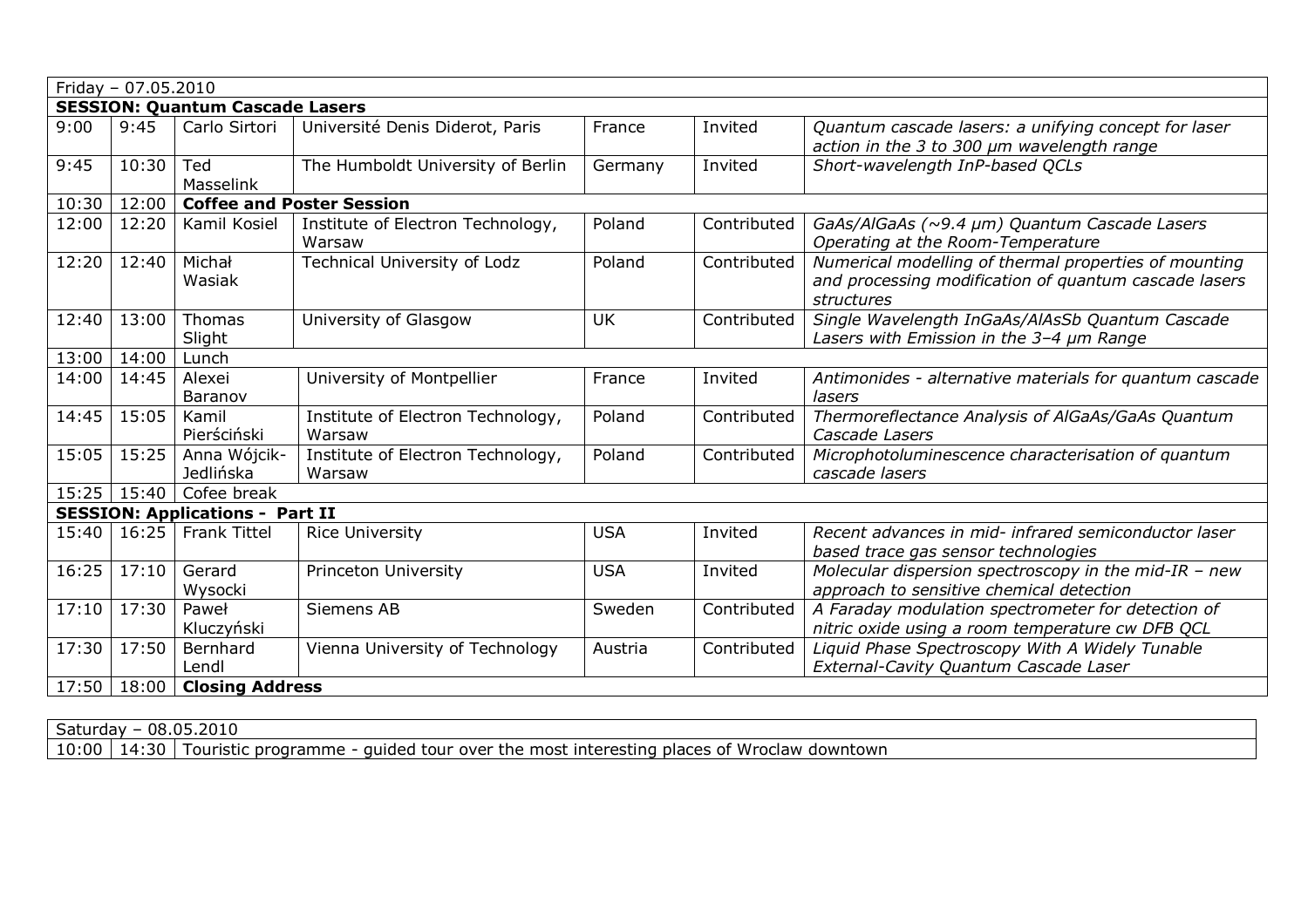# **List of Poster Presentations:**

#### **GaInAsSb/AlGaInAsSb quantum well lasers for emission around 3.0 µm**

S. Belahsene, G. Boissier, P. Grech, G. Narcy, A. Vicet and Y. Rouillard *Institut d'Electronique du Sud, UMR 5214 CNRS, Université Montpellier 2, 34095 Montpellier, France*

### **Nanosecond Time Resolved Characterization Of A Commercially Available Broadband Pulsed External-Cavity Quantum Cascade Laser**

Markus Brandstetter, Bernhard Lendl *Vienna University of Technology, Institute of Chemical Technologies and Analytics, Getreidemarkt 9/164AC, 1060 Vienna, Austria*

### **High Quality Epitaxial Growth Of Interband-Cascade-Lasers**

Matthias Dallner, Adam Bauer, Thomas Lehnhardt, Andreas Herrmann, Martin Kamp, Sven Höfling, Lukas Worschech and Alfred Forchel *Technische Physik and Wilhelm-Conrad-Röntgen-Research Center for Complex Material Systems, University of Würzburg, Am Hubland, D-97074 Würzburg, Germany*

## **Trace Detection: A new Source of Cold Species, Application to theMid-Infrared Spectral Range**

Patrick Dupré *Department of Chemistry, The University of York, Heslington, YO10 5DD United Kingdom*

### **Interband Cascade and Quantum Cascade based Monomode Emitters for Hydrocarbon Sensing**

M. von Edlinger<sup>1</sup>, P. Fuchs<sup>1</sup>, L. Nähle<sup>1</sup>, M. Fischer<sup>1</sup>, J. Koeth<sup>1</sup>, A. Bauer<sup>2</sup>, J. Semmel<sup>2</sup>, M. Dallner<sup>2</sup>, S. Höfling<sup>2</sup>, L. Worschech<sup>2</sup>, A. Forchel<sup>2</sup> *<sup>1</sup> nanoplus Nanosystems and Technologies GmbH, Oberer Kirschberg 4 ,97218 Würzburg, Germany*

*<sup>2</sup> Technische Physik, Universität Würburg, Am Hubland, D-97074 Würzburg, Germany*

### **Voltage Tunability of Quantum Cascade Lasers**

J. Friedl<sup>1</sup>, P. Fuchs<sup>2</sup>, J. Koeth<sup>2</sup>, S. Höfling<sup>1</sup>, L. Worschech<sup>1</sup> and A. Forchel<sup>1</sup>

*<sup>1</sup> Technische Physik, Universität Würburg, Am Hubland, D-97074 Würzburg, Germany*

*<sup>2</sup> nanoplus Nanosystems and Technologies GmbH, Oberer Kirschberg 4 ,97218 Würzburg, Germany*

# **Industrial Trace-Gas Analyzer for Phosgene Monitoring Based on QCL Absorption Spectroscopy**

Sven Glitsch<sup>1</sup>, Markus Nägele<sup>2</sup> and Jürgen Röpcke<sup>1</sup>

*1 INP Greifswald, Felix-Hausdorff-Strasse2, 17489 Greifswald, Germany*

*<sup>2</sup> OptoPrecision GmbH, Auf der Höhe 15, 28357 Bremen, Germany*

## **Study and development of a multi-species buried probe for gas spectroscopy with bidirectional antimonide-based laser diodes.**

M. Jahjah<sup>1</sup>, B. Cousin<sup>2</sup>, Y. El Kaim<sup>2</sup>, Y. Rouillard<sup>1</sup>, B. Jaillard<sup>3</sup> and A.Vicet<sup>1</sup>

*1 IES, UMR CNRS 5214, CC067, Université Montpellier 2, Place Eugène Bataillon, 34095 Montpellier cedex 05 – France*

*2 LMGC, UMR CNRS 5508, CC048 Université Montpellier 2, Place Eugène Bataillon, 34095 Montpellier cedex 05 – France*

*<sup>3</sup> Eco&Sols, UMR INRA 1222, 2 place Pierre Viala, 34060 Montpellier – France*